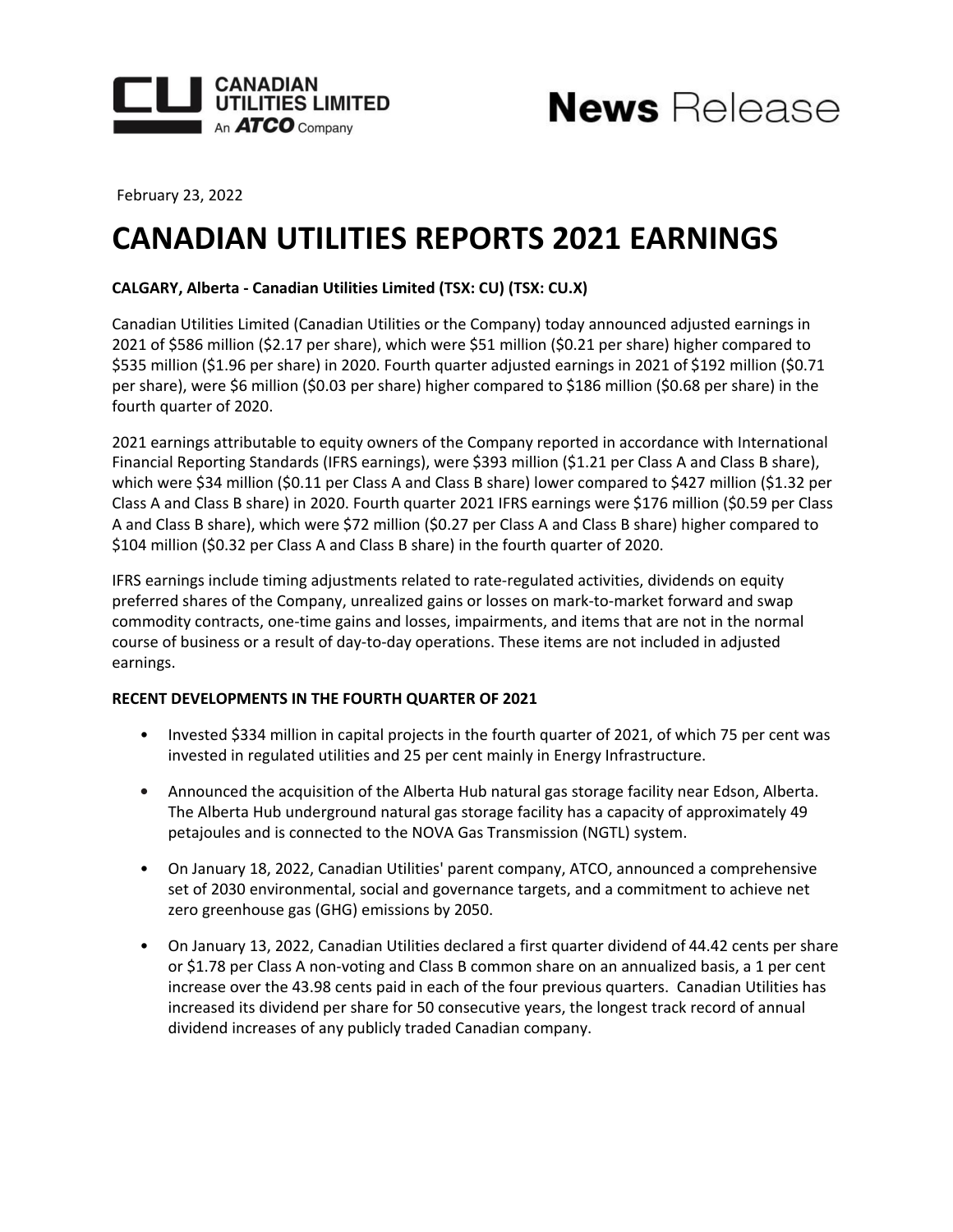# **FINANCIAL SUMMARY AND RECONCILIATION OF ADJUSTED EARNINGS**

A financial summary and reconciliation of adjusted earnings to earnings attributable to equity owners of the Company is provided below:

|                                                                                                    | <b>For the Three Months</b><br><b>Ended December 31</b> |       | For the Year<br><b>Ended December 31</b> |       |
|----------------------------------------------------------------------------------------------------|---------------------------------------------------------|-------|------------------------------------------|-------|
| (\$ millions except share data)                                                                    | 2021                                                    | 2020  | 2021                                     | 2020  |
| Consolidated adjusted earnings                                                                     | 192                                                     | 186   | 586                                      | 535   |
| Impairment and other costs <sup>(1)</sup>                                                          |                                                         |       | (65)                                     | (30)  |
| Unrealized gains (losses) on mark-to-market forward and swap<br>commodity contracts <sup>(2)</sup> | 7                                                       | (8)   | (18)                                     | (8)   |
| Rate-regulated activities <sup>(3)</sup>                                                           | (27)                                                    | (27)  | (118)                                    | (59)  |
| IT Common Matters decision (4)                                                                     | (4)                                                     | (9)   | (14)                                     | (19)  |
| Transition of managed IT services <sup>(5)</sup>                                                   | (8)                                                     | (55)  | (42)                                     | (55)  |
| Dividends on equity preferred shares of Canadian Utilities Limited                                 | 16                                                      | 17    | 65                                       | 67    |
| Other                                                                                              |                                                         |       | (1)                                      | (4)   |
| Earnings attributable to equity owners of the Company                                              | 176                                                     | 104   | 393                                      | 427   |
| Weighted average shares outstanding (millions of shares)                                           | 268.9                                                   | 272.8 | 269.9                                    | 272.8 |

(1) In 2021, Canadian Utilities recorded impairments and other costs not in the normal course of business of \$65 million (after-tax). The Company incurred \$54 million of these costs in Mexico, related mainly to its Veracruz hydro facility within its Energy Infrastructure segment. The charge reflects an adverse arbitration decision, changes in market regulations, ongoing political uncertainty, and a challenging operating environment, resulting in an impairment of the carrying value of the assets. Other costs recorded were individually immaterial.

(2) The Company's retail electricity and natural gas business in Alberta enters into fixed-price swap commodity contracts to manage exposure to electricity and natural gas prices and volumes. These contracts are measured at fair value. Unrealized gains and losses due to changes in the fair value of the fixed-price swap commodity contracts are recognized in the earnings of the Corporate & Other segment. Realized gains or *losses are recognized in adjusted earnings when the commodity contracts are settled.* 

(3) The Company records significant timing adjustments as a result of the differences between rate-regulated accounting and International Financial Reporting Standards with respect to additional revenues billed in current year, revenues to be billed in future years, regulatory decisions received, and settlement of regulatory decisions and other items.

(4) Consistent with the treatment of the gain on sale in 2014 from the IT services business by the Company, financial impacts associated with the **IT Common Matters decision are excluded from adjusted earnings.** 

(5) In the fourth quarter of 2020 and first quarter of 2021, the Company signed Master Services Agreements (MSA) with IBM Canada Ltd. (subsequently novated to Kyndryl Canada Ltd.) and IBM Australia Limited, respectively, to provide managed IT services. These services were previously provided by Wipro under a ten-year MSA expiring in December 2024. The transition of the managed IT services from Wipro to IBM *commenced on February 1, 2021 and is complete.* 

This news release should be read in concert with the full disclosure documents. Canadian Utilities' consolidated financial statements and management's discussion and analysis for the year ended December 31, 2021 will be available on the Canadian Utilities website [\(www.canadianutilities.com](https://www.canadianutilities.com/en-ca.html)), via SEDAR [\(www.sedar.com](https://www.sedar.com/)) or can be requested from the Company.

# **TELECONFERENCE AND WEBCAST**

Canadian Utilities will hold a live teleconference and webcast at 9:00 am Mountain Time (11:00 am Eastern Time) on Thursday, February 24, 2022 at 1-800-319-4610. No pass code is required.

Brian Shkrobot, Executive Vice President & Chief Financial Officer, will discuss year-end 2021 financial results and recent developments. Opening remarks will be followed by a question and answer period with investment analysts. Participants are asked to please dial-in 10 minutes prior to the start and request to join the Canadian Utilities teleconference.